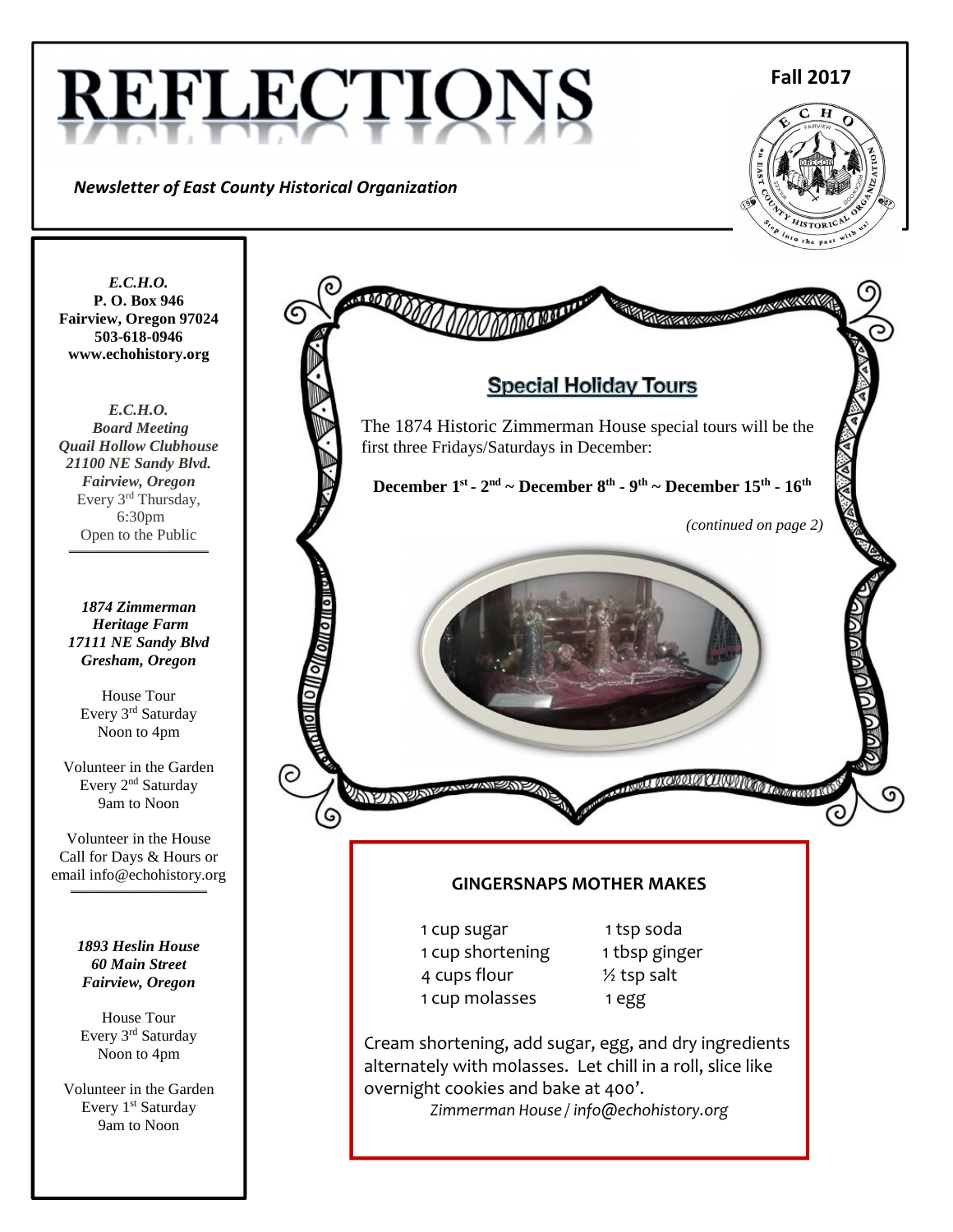#### **Special Holiday Tours** *continued:*

Volunteers are working on decorating the 1874 Historic Zimmerman House to celebrate the holiday season, and we'll have every room decorated for you!

The house was home to three generations of the Zimmerman Family. Their furnishings and personal articles remain in this two-story Victorian home, with ten rooms open to the public.

This year there will be a mix of holiday decorations brought in to add sparkle to the house and blended with a variety of Zimmerman family memorabilia from china to postcards to fashions.

The special tour hours are Noon to 5pm, and the admission is \$8 for adults/teens and free for children under 13. The Zimmerman House is located at 17111 NE Sandy Blvd. in Gresham, Oregon. The parking is free, but please carpool as we have limited space, or take TriMet Bus Line 21-Sandy Blvd/223rd.

For more information please email info@echohistory.org, call 503-618-0946, or visit echohistory.org.



#### **In Memory of Patty Brost b. 1940 to 9-7-2017**

Patty passed away on September 7, 2017 after a multi-year battle with cancer and we send our condolences to her friends and family.

Patty was born and raised in the Portland area and received her nursing diploma from the Providence School of Nursing in 1961. She continued her education to earn two more degrees and both worked and volunteered in the health care industry for many years.

Patty had continued to share her time with ECHO as her health allowed, and focused on documenting the apparel at the Zimmerman House. She had an amazing ability to feel the fabric and instantly know the likely mix of fibers and the time period to which the article would likely belong!

Patty was knowledgeable, well-read, a very conscientious volunteer and will be deeply missed at the Zimmerman House.



#### *ECHO Board of Directors*

Open, President **Peggy Olin**, Vice President **Lael Larger**, Secretary **Twila Mysinger**, Treasurer **Linda McNerney**, At Large **Stephanie Graves**, At Large **Steve Kaufman**, At Large **Tom Dooley**, At Large

*Volunteer Coordinator*  **Open**  *Zimmerman Garden Lead* **Peggy Olin**  *Heslin Garden Lead* **Lael Larger**  *Zimmerman House Lead*  **Stephanie Graves**  *Heslin House Lead*  **Lael Larger**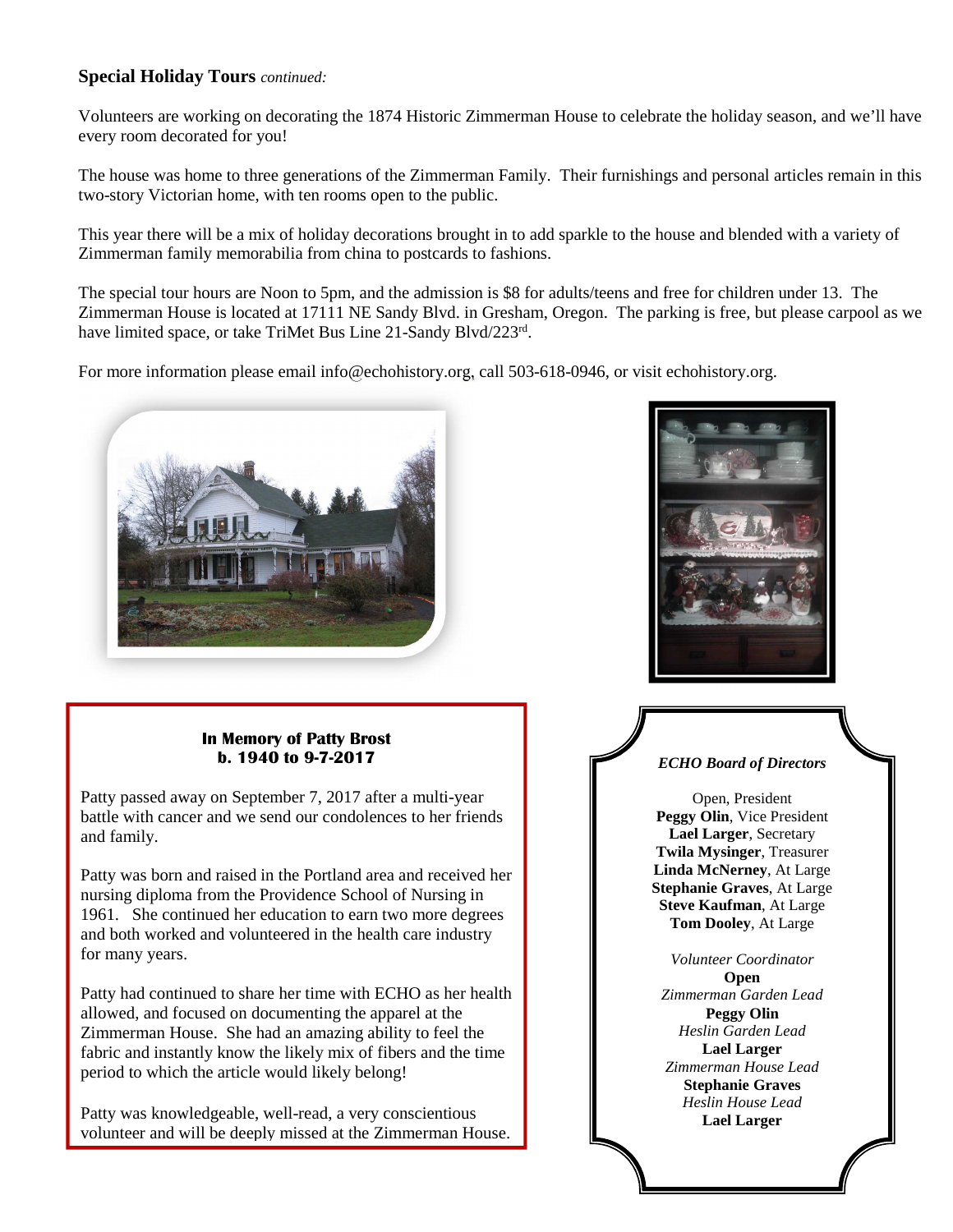#### *MEMBERSHIP AND DONATIONS*

**Your continued financial support is key to our success, and we hope you will consider joining or renewing your membership and donating before the end of 2017. Your contributions are fully tax deductible, and deeply appreciated.**

**Consider a donation to the Oregon Cultural Trust as well and receive a state tax credit up to \$500. If you donate to a cultural nonprofit (like us!), and then to the Oregon Cultural Trust, you'll get that same amount back as a tax credit. For more information, please contact your tax professional and visit http://www.culturaltrust.org/frequently-asked-questions** 

**Please fill out the form below and mail it with your payment, check made out to E.C.H.O., or you can go to** echohistory.org **to pay online.** 

|                                                                                                                                                               |                                           | <b>Donations:</b><br><b>General Fund</b> |
|---------------------------------------------------------------------------------------------------------------------------------------------------------------|-------------------------------------------|------------------------------------------|
|                                                                                                                                                               |                                           | <b>Heslin House</b>                      |
| $\boldsymbol{H}$<br>C.<br>AIRVIEW<br>ATION<br>å<br>EAST<br>OCHALL HISTORICAL OF ST<br>$\begin{array}{c}\n\delta_{\ell e \rho} \\ \hline\n\end{array}$<br>with |                                           | <b>Zimmerman House</b>                   |
|                                                                                                                                                               | <b>Cleone Endowment Fund</b>              |                                          |
|                                                                                                                                                               | \$15                                      | <b>Student Membership</b>                |
|                                                                                                                                                               | \$15                                      | Senior Membership (60+)                  |
|                                                                                                                                                               | \$20                                      | <b>Individual Membership</b>             |
|                                                                                                                                                               | \$35                                      | <b>Family Membership</b>                 |
|                                                                                                                                                               | \$50                                      | <b>Organization Membership</b>           |
|                                                                                                                                                               | \$100                                     | <b>Pioneer Membership</b>                |
|                                                                                                                                                               | \$500                                     | <b>Cleone Life Membership</b>            |
|                                                                                                                                                               | <b>Total Enclosed</b>                     | \$                                       |
| Name:                                                                                                                                                         |                                           |                                          |
| <b>Address:</b>                                                                                                                                               |                                           |                                          |
| City/State/Zip:                                                                                                                                               |                                           |                                          |
| Phone:                                                                                                                                                        | Email:                                    |                                          |
| <b>Comments:</b>                                                                                                                                              |                                           |                                          |
|                                                                                                                                                               | I'd Like to Volunteer   Please Contact Me | [We hope you check this box]             |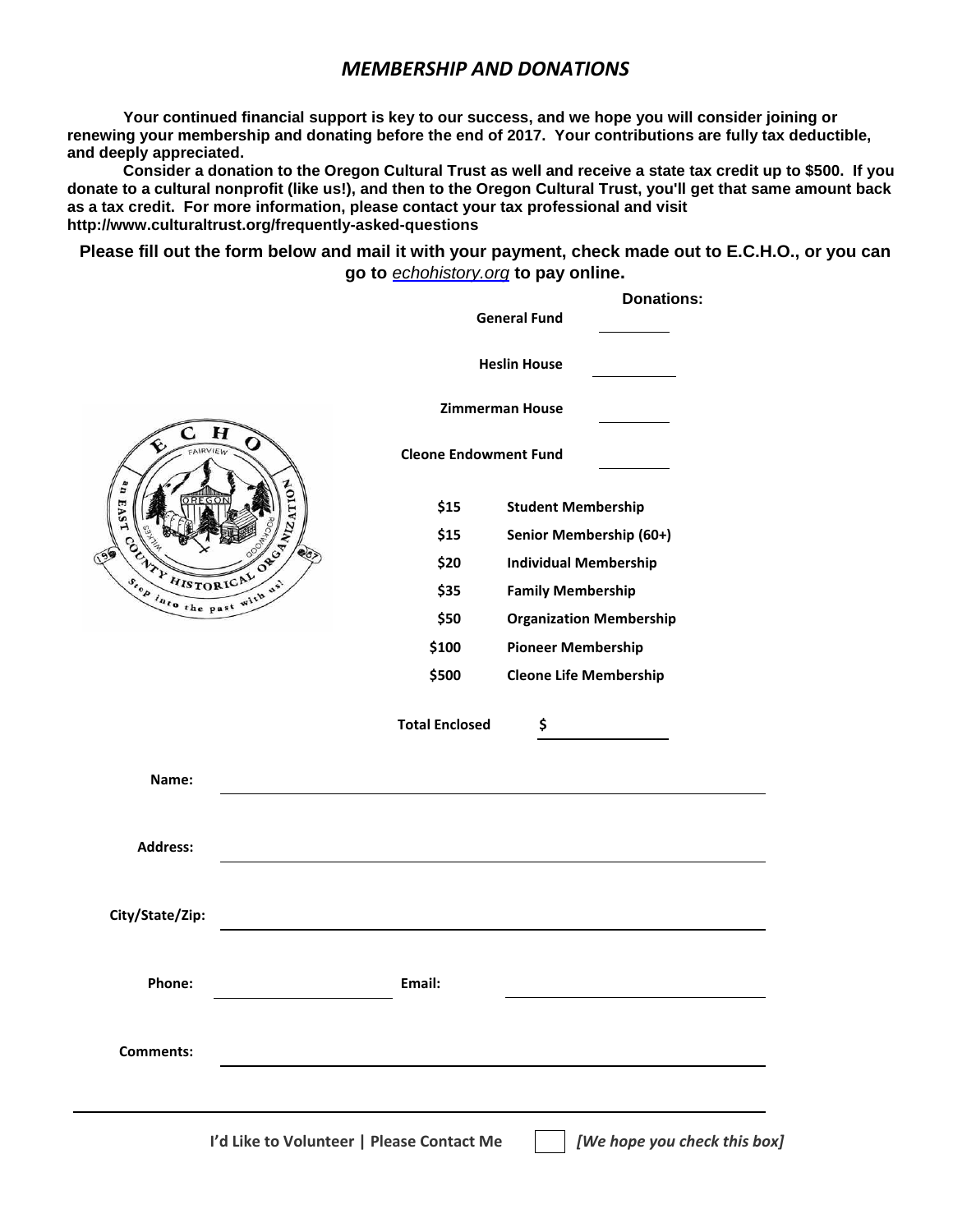## **MEMBERSHIP AND VOLUNTEERING**

Members of ECHO are afforded many opportunities to learn about the history of east Multnomah County, and the two historic structures and museums we maintain – the Zimmerman House and the Heslin House.

### **Annual Membership and Donation Levels for Individuals and Organizations**:

- \$15: Student Membership
- \$15: Senior Membership (60+)
- \$20: Individual Membership
- \$35: Family Membership
- \$50: Organization Membership

Benefits and privileges to members include a free subscription to "Reflections" (the Society's newsletter published 4 times per year), free admission to our museums, a 10% discount in the gift shop, and a discount in the membership cost for the Oregon Historical Society. Members also receive email preview announcements of new displays and invitations to events.

In addition to the above basic memberships, we offer the following:

- \$100: *Pioneer Membership:* Benefits and privileges include the above, and a copy of the book "*A History of Fairview*" by William Stone.
- \$500: *Cleone Life Membership:* Benefits and privileges include the above, the book "*A Pictorial History of East Multnomah County*", plus permanent recognition on our website as a lifelong steward of East Multnomah County history.

#### **For Corporations**:

*Annual Memberships:* begin at \$100. Benefits include those listed above, plus guest passes for employees. *Annual Sponsorships*: begin at \$500. Benefits include a web-link to your corporate website, and recognition in the quarterly "*Reflections*" newsletter.

**How to Become a Member**: Please complete this membership form and mail it with your check to**:**  ECHO | PO Box 946 | Fairview Oregon 97024.

**Questions:** Call us at 503-618-0946 or email info@echohistory.org

#### *Volunteer!*

We could use your help just a few hours a month on a wide variety of tasks:

- **Host/hostess at both Museums for tour day, the third Saturday of the month and every Saturday in the summer**
- **Marketing send press releases, manage our Facebook account, etc. from your home computer**
- **Website keep our site fresh with events, newsletters, etc.**
- **Volunteer recruitment manage postings on a web site and make telephone calls**
- **Computer work enter data on historical artifacts at either Museum**
- **Artifacts assign and affix a number to each item at both Museums**
- **Exhibits help create new exhibits at both Museums**
- **Events help plan and staff events from tour days to special tours to fundraisers to booths at local event**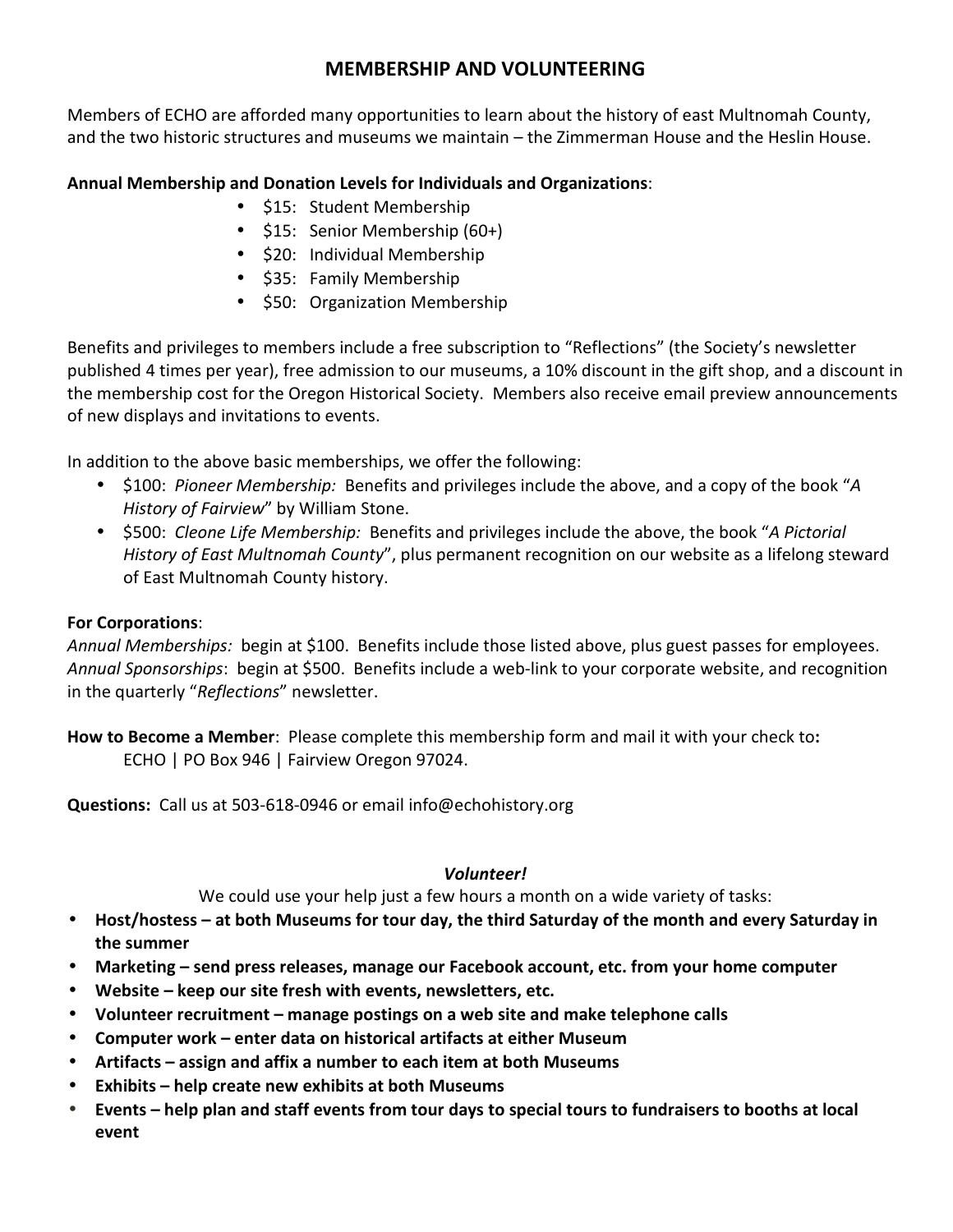# *GOOD NEWS!*

The old Zimmerman oak tree that fell during the ice storm December 2016, will be removed by the City of Gresham with no charge to us!

They will be cutting it up and taking it away! The wood will be donated to a church who in turn will give it to families to keep warm, ECHO will get the wood "cookies" we want to show the tree's life rings, and a log for a bench! The City will be doing this project a little at a time over the winter months starting with getting the branches off the house and heat pump. Please join ECHO in thanking the City of Gresham's Parks and Recreation Department for their continued support.

#### **Membership and Year-End Donations**

As we head into the busy holiday season, we just wanted to take a moment to thank you for supporting an East County Historical Organization (E.C.H.O.)!

If you'd like to join or renew your membership, you'll find a form and return envelope enclosed.

Your continued financial support is key to our success, and we hope you will consider donating before the end of 2017. Your contributions are fully tax deductible, and deeply appreciated.

Consider a donation to the Oregon Cultural Trust as well and receive a state tax credit up to \$500. If you donate to a cultural nonprofit (like us!), and then to the Oregon Cultural Trust, you'll get that same amount back as a tax credit. For more information, please contact your tax professional and visit http://www.culturaltrust.org/frequentlyasked-questions.

If you have any questions, please call 503-618-0946 or email info@echohistory.org.

## **Volunteers - we need you!**

We need more volunteers to help with every aspect of ECHO. Do you have 2 hours a month you could spare? Here are some of the opportunities:

- Host/hostess at both Museums for tour day, the third Saturday of the month
- Publicity submit information once each month from your home computer
- Volunteer recruitment manage postings on a web site and make telephone calls
- Yard work at both Museums – even in the fall / winter months!

We really need your help, so please call Twila at 503-695-2597 or email her at tmysinger@echohistory.org

**Danielle Utter has resigned as ECHO's Executive Director and we all wish her well.**